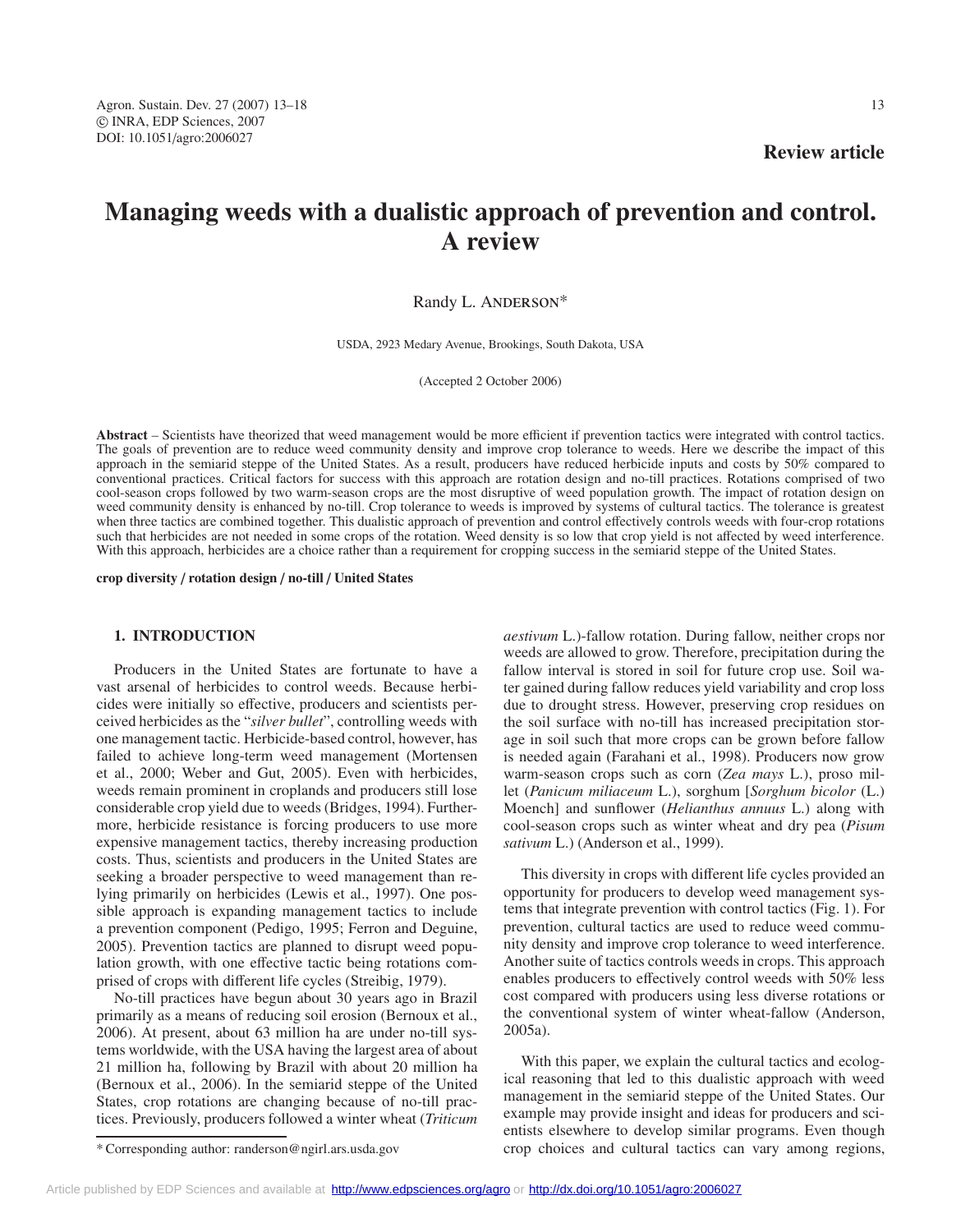Weed Community

Density

Crop Tolerance to

Weeds

**Cultural Tactics** 

**Herbicides** 

**Figure 1.** A conceptual framework for developing a broader perspective with weed management that integrates prevention with control tactics (Adapted from concepts described in Pedigo, 1995).

Control

Prevention

integrating prevention tactics with control tactics may lead to successful weed management less dependent on herbicides.

#### **1.1. Weed community in the semiarid steppe**

In the United States steppe, annual weeds are the prevalent species infesting grain crops. The weed community includes cool-season weeds such as downy brome (*Bromus tectorum* L.), jointed goatgrass (*Aegilops cylindrica* Host), kochia [*Kochia scoparia* (L.) Schrad.], and Russian thistle (*Salsola iberica* Sennen & Pau). These weeds emerge during the cooler months of the growing season, either in September and October or late March through early May. Prominent warmseason weeds are green foxtail [*Setaria viridis* (L.) Beauv.], field sandbur [*Cenchrus longispinus* (Hack.) Fern.], stinkgrass [*Eragrostis cilianensis* (All.) E. Mosher] and redroot pigweed (*Amaranthus retroflexus* L.), which emerge during mid-May through July. Less than 1% of the land area is infested with perennial weeds.

## **2. PREVENTION: REDUCING WEED COMMUNITY DENSITY**

With annual weeds, the seed is the key component of population dynamics. Strategies for prevention emphasize cultural tactics that decrease the number of weed seeds in soil, reduce weed seedling establishment, and minimize seed production by plants that escape control tactics (Fig. 2). Cultural tactics can be grouped into five categories: rotation design, crop sequencing, no-till, crop residue management, and competitive crop canopies. In the following text, we describe tactics used for each category and their impact on weed dynamics.

## **2.1. Arranging cool-season and warm-season crops in rotation**

Both cool- and warm-season crops are commonly grown in the region. Different planting and harvest dates among these



**Rotation Design** 

 $(2:2)$ 

**Seed Bank** 

No-Till

duction (Adapted from Anderson, 2005a).

**Diversity Within Life** 

**Cycle Interval** 

crops provide more opportunities for producers to prevent either plant establishment or seed production by weeds. For example, green foxtail emerges between mid-May and early July, then begins flowering in early August. Winter wheat is harvested in early July, thus producers can control green foxtail before it flowers and produces seeds. A similar opportunity occurs with cool-season weeds; they are easily controlled before planting warm-season crops such as corn or sunflower to prevent seed production.

The impact of rotations on weed community density is related to seed survival in soil. With downy brome and green foxtail, approximately 20% of seeds are alive one year after seed shed, whereas less than 5% of their seeds are alive after two years (Anderson, 2003). Rotating crops with different life cycles favors the natural loss of weed seeds across time because producers can prevent new seeds being added to the soil. With less seeds in the soil, fewer seedlings emerge in following crops (Sagar and Mortimer, 1976; Roberts, 1981).

However, long-term rotation studies using conventional herbicide programs show a striking trend; weed density increases if rotations consist of one cool-season crop followed by one warm-season crop, such as winter wheat-proso millet (Anderson, 2005a). In contrast, if rotations are arranged in a cycle of four, with two cool-season crops followed by two warm-season crops, weed density declines with time. Comparing trends across three rotation studies, weed seedling density was eightfold higher in two-crop rotations compared with four-crop rotations comprised of cool- and warm-season crops.

Another trend noted with long-term rotation studies is that with four-crop rotations, weed density increases if the same crop is grown two years in a row (Anderson, 2003). When winter wheat is grown two years in a row, density of the winter annual grasses, downy brome and jointed goatgrass, escalate rapidly. Seed decay of weeds in the soil is minimal during the

Weed

Management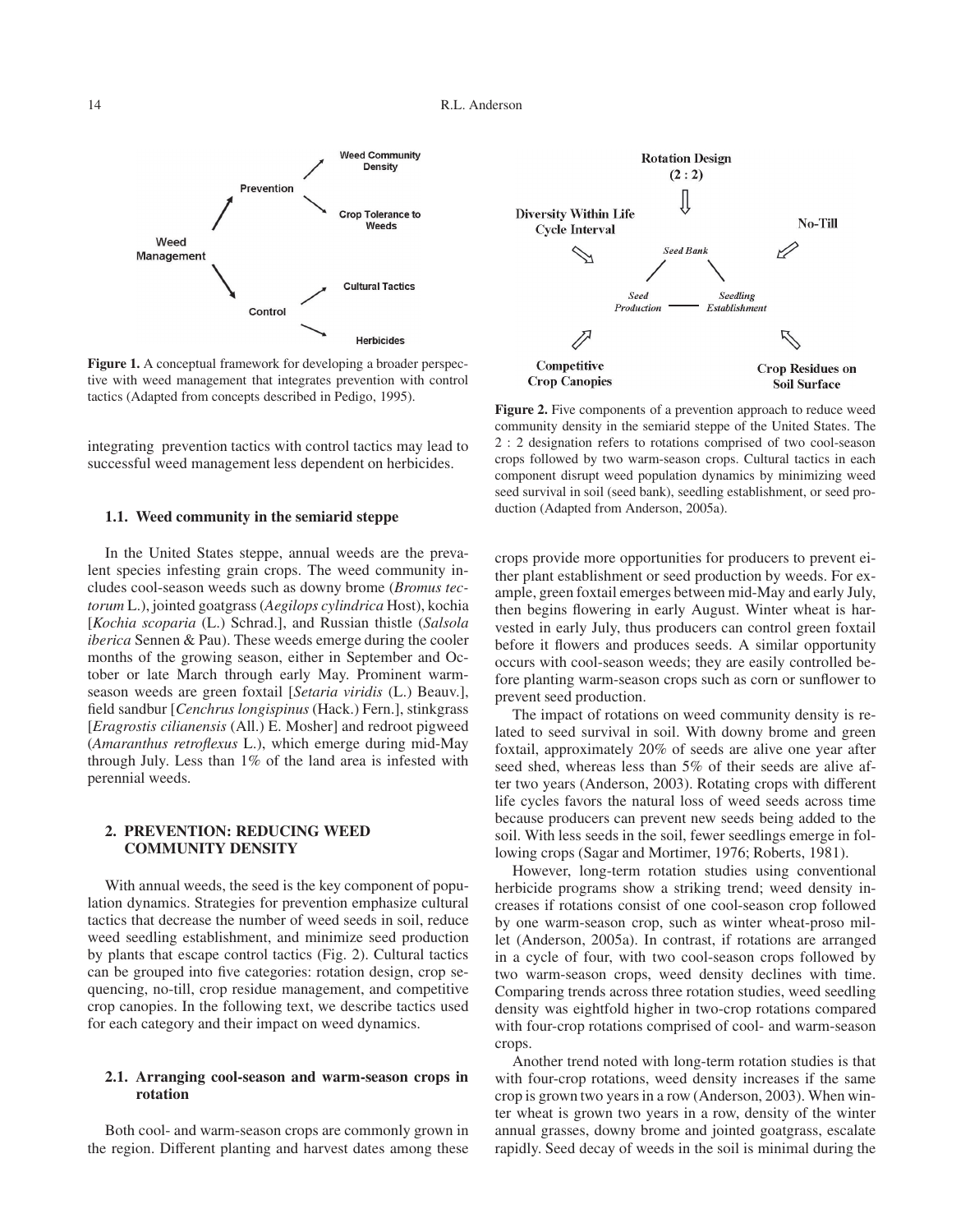

**Figure 3.** Impact of depth in soil on seed survival of green foxtail. Means for each depth within each year differ as determined by 95% confidence intervals. Study conducted in the semiarid prairies of Canada (Adapted from Banting et al., 1973; Thomas et al., 1986).

3-month interval between winter wheat harvest and planting, thus seedling emergence is high in the second winter wheat crop. In contrast, replacing one crop of winter wheat with another cool-season crop, such as dry pea, provides an opportunity to reduce seedlings of winter annual weeds that emerge over winter because dry pea is planted in late March or early April.

A similar benefit occurs when a warm-season sequence of corn and sunflower is used rather than two years of corn; corn is planted in early May whereas sunflower is planted 3 to 4 weeks later. Diversifying crops with different planting dates within a life-cycle category, i.e., warm-season crops, accentuates the benefit gained with rotations comprised of twoyear intervals of cool- and warm-season crops. Examples of four-year rotations used in the region are winter wheat-cornsunflower-fallow or dry pea-winter wheat-corn-proso millet; like sunflower, proso millet is planted 3 to 4 weeks later than corn.

## **2.2.** No-till interacts with rotation design to affect weed **density**

No-till systems help weed management by keeping weed seeds near the soil surface and exposing seeds to environmental extremes and predation (Sagar and Mortimer, 1976). For example, a study in the Canadian prairies showed that more than 50% of green foxtail seeds were alive after two years when buried 10 cm in soil, contrasting with less than 10% of seeds surviving when they remained on the soil surface (Fig. 3). Even when seeds were buried only 1 cm in soil, survival was still two-fold greater after two years compared with seeds on the soil surface.

The impact of no-till on weed seed survival in soil, however, is related to rotation design. This relationship was demonstrated with a series of studies that recorded weed seedling emergence in no-till and tilled treatments for three years (Anderson, 2005a). The sites were naturally infested with weeds, but after initiation of each study, further weed seed rain was prevented. Averaged across all studies, seedling emer-



**Figure 4.** Effect of tillage on weed seedling emergence across time. Weed seeds were not added to the soil after initiation of studies; tillage occurred in the tilled treatment each year. Data expressed as a percentage of the treatment with highest number of weed seedlings in each study. Standard error bars were derived from yearly means among studies (Adapted from Egley and Williams, 1990; Popay et al., 1994; Anderson, 1998).

gence was similar between tilled and no-till in the first year, whereas in the second year, the difference between tillage treatments was about twofold (Fig. 4). In contrast, seedling emergence was eightfold greater with the tilled system in the third year; the benefit of no-till in reducing seedling emergence increased across time.

This interaction among seedling emergence, tillage, and time is one reason why no-till rotations with two-year intervals of cool- and warm-season crops are effective in reducing weed density. By preventing weed seed production across two years, such as eliminating seed rain of cool-season weeds during the warm-season crop interval, weed seedling density is drastically reduced when a cool-season crop is grown in the third year with no-till.

Rotation design also helps weed management in tilled systems, but the impact is less compared with no-till systems (Anderson, 2004). The reason tillage reduces the rotation effect on weed density is that weed seeds survive longer when buried in soil, thus leading to more weed seedlings in following years (Sagar and Mortimer, 1976).

A further benefit of no-till is that crop residues lying on the soil surface reduce establishment of weed seedlings; in the semiarid steppe, each 1000 kg/ha of winter wheat residues on the soil surface reduces weed seedling establishment 14% (Wicks et al., 1994). To enhance crop residue suppression of weed emergence, producers grow taller cultivars of winter wheat at seeding rates 50% higher than normal, with low rates of N and P banded with the seed at planting. These tactics increase residue production 2000 to 2500 kg/ha (Anderson, 2003). Similar suppression of weed establishment occurs with residues of other crops.

## **2.3. Competitive crop canopies reduce weed growth and seed production**

To minimize seed production of weeds that escape control tactics in crops, crop competitiveness to weeds is increased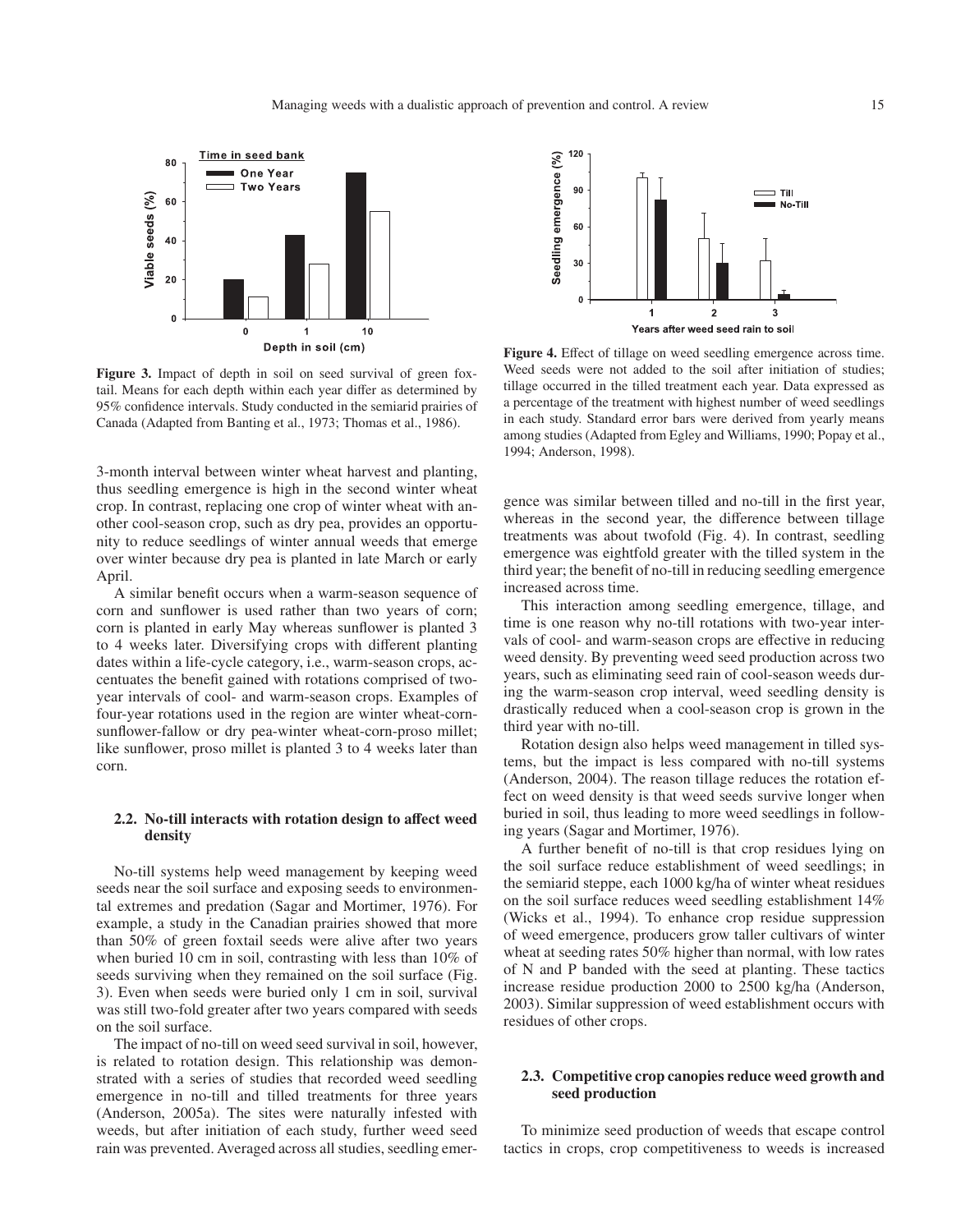5500

5000

4500

4000

3500

3000

2500

Grain yield (kg/ha)

a

d

Conventional

system

a

cd

 $\overline{\mathsf{N}}$ 

banding

**Figure 5.** Synergism of cultural tactics with suppression of weed biomass in corn and sunflower. Tactics include increased seeding rates, narrower row spacing, fertilizer placement, and delayed planting, with treatments compared to the conventional system used by producers. Bars with an identical letter within a crop are not significantly different based on Fisher's Protected LSD (0.05). Means for single tactic treatments did not differ from the conventional system. Study conducted at Akron, Colorado, United States (Adapted from Anderson, 2003).

with cultural tactics such as increased seeding rate or fertilizer placement. A key to effectiveness, however, is that several tactics need to be combined (Anderson, 2003). With sunflower, a single cultural tactic, such as narrower row spacing, higher plant population, or delayed planting, reduced weed biomass 5 to 10% compared to conventional practices used by producers (Fig. 5). When two practices were combined, biomass suppression approached 20 to 25%. However, weed biomass was reduced almost 90% when three tactics were integrated together. Combining tactics synergistically enhanced sunflower suppression of weed growth. A similar trend occurred with corn and higher plant population, narrow row spacing, and fertilizer placement; again, a system of three cultural tactics greatly reduced weed growth (Fig. 5).

This synergistic trend with cultural tactics in suppressing weed growth also occurs with proso millet and winter wheat (Anderson, 2003). With proso millet, a cultural system comprised of a tall cultivar, higher seeding rate, and N banding by the seed, reduced seed production of redroot pigweed 90% compared with conventional practices (Anderson, 2000a).

## **3. PREVENTION: IMPROVING CROP TOLERANCE TO WEED INTERFERENCE**

Along with reducing weed density, a second component of prevention is improving crop tolerance to weeds (Fig. 1). Earlier, we discussed cultural systems in corn that reduced weed growth (Fig. 5); this approach also improves corn tolerance to weeds (Anderson, 2000b). Common practices for growing corn in the semiarid steppe include a target population of 37 000 plants/ha, row spacing of 76 cm, and N fertilizer applied broadcast. To assess corn tolerance to weeds, we evaluated three cultural tactics: (1) banding N near the seed; (2) higher corn density (47 000 plants/ha); and (3) nar-



 $\equiv$  Weed-free

 $\mathbf c$ 

 $N + higher$ 

crop density

**Cultural practice combinations** 

a

■ Weed-infested

a

 $\mathbf b$ 

 $N +$  density

+ narrow rows

row row spacing (38 cm). All possible combinations of these tactics were evaluated, with the study established in no-till. The conventional system comprised of common practices was included for comparison, and treatments were split into weedfree and weed-infested subplots.

Yield loss due to weed interference was only 13% when three cultural tactics were combined (Fig. 6). In contrast, yield loss was 43% with the conventional system, a three-fold increase compared to the production system with three cultural tactics. If only one or two cultural tactics were used, yield loss due to weed interference was still reduced, but not to the extent of combining three cultural tactics.

We achieved similar results with improving proso millet tolerance to weeds (Anderson, 2000a). A cultural system comprised of a tall cultivar, seeding rate increased 50% above normal, and banding N fertilizer near the seed, was established with no-till. The conventional system used by producers was established with tillage and N fertilizer applied broadcast. Each treatment was split into weed-free and weed-infested subplots.

The cultural system eliminated yield loss due to weed interference whereas weeds reduced grain yield 29% in the conventional system. Yield differences reflected system impact on weed biomass, which was nine-fold greater with the conventional system. Cultural systems also improve tolerance of winter wheat and sunflower to weeds (Anderson, 2003).

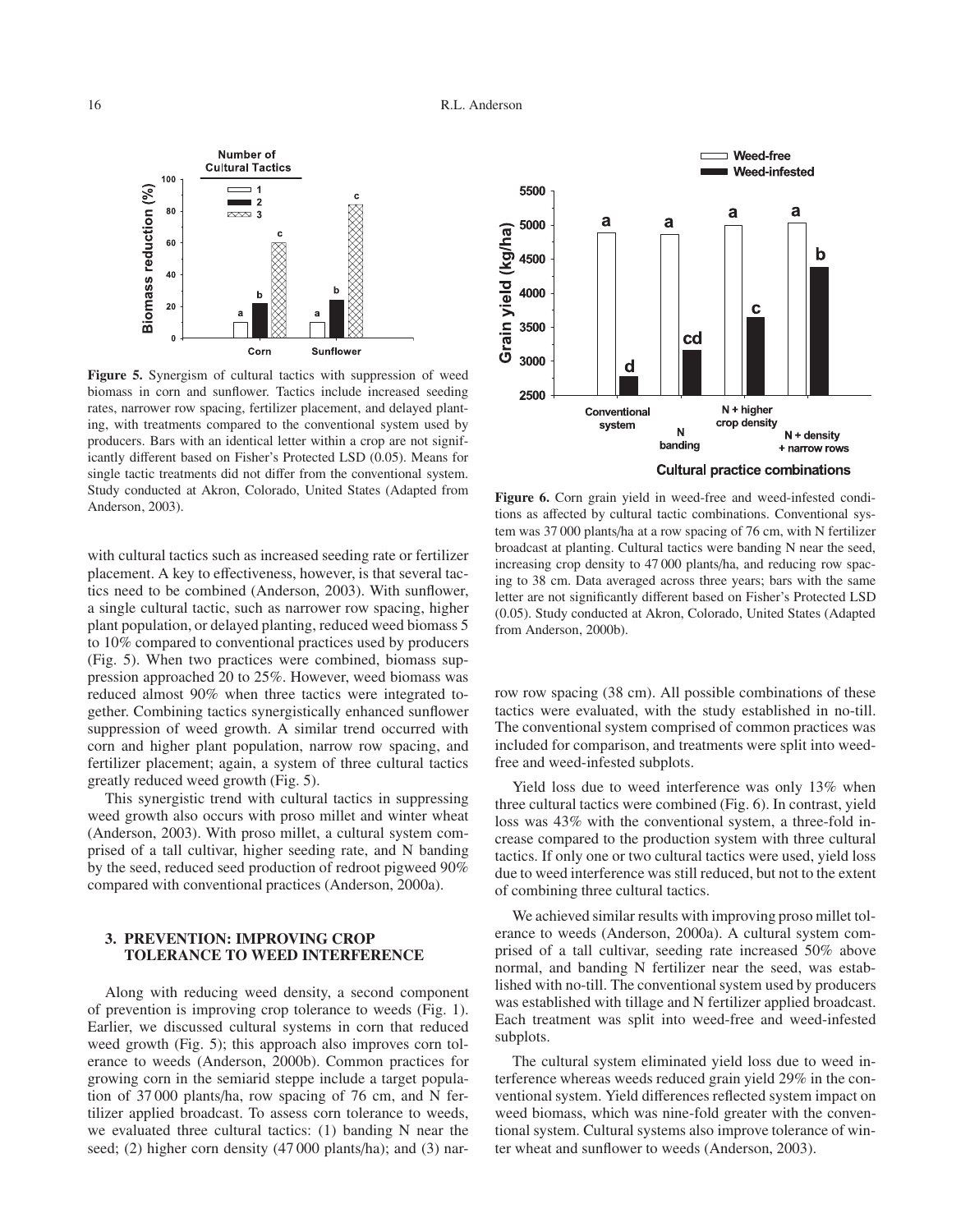## **4. CONTROL: BENEFITS GAINED WITH PREVENTION TACTICS**

Producers gain a multitude of benefits with lower weed community density and more crop tolerance to weed interference. Herbicide efficacy is improved whereas cultural tactics become a more viable alternative to herbicides. Lower weed density reduces the need for herbicides to manage weeds.

## **4.1. Improved herbicide performance**

Both soil- and foliar-applied herbicides are more effective at lower weed density (Winkle et al., 1981). For example, Dieleman et al. (1999) found that number of broadleaf weeds surviving treatment of foliar-applied herbicides was related to initial density of plants. Hoffman and Lavy (1978) reported a similar trend with weed density and atrazine activity in soil; more plants escaped control at higher densities.

Increasing crop competitiveness with cultural tactics also improves herbicide efficacy (Derksen et al., 2002; O'Donovan et al., 2006). Scientists in the Netherlands are defining the minimum lethal herbicide dose needed for efficient weed control in various crops (Mortensen et al., 2000); lower weed density and improved crop competitiveness should enhance success of this approach also.

#### **4.2. Reduced input costs**

The economic impact of the dualistic approach to weed management in the semiarid steppe was determined by comparing eight producers who followed this approach with eight conventional producers (Anderson, 2005a). Producers who included prevention tactics in weed management reduced herbicide inputs and cost 50% compared with producers following conventional practices. Cost of weed management was less because lower weed community density reduces the need for herbicides. With winter wheat-corn-proso millet-fallow, producers grow winter wheat and proso millet without in-crop herbicides; weed density is so low that crop yield is not affected by weeds.

A second trend noted with this economic survey is that net returns were fourfold greater for producers with diverse rotations compared with conventional producers. The dualistic approach for weed management was a key factor with improved economics; savings in weed management costs comprised one half of the increase with net returns by producers using crop diversity and no-till rotations.

### **4.3. Cultural tactics as alternatives to herbicides**

Cultural tactics can effectively substitute for herbicides if weed density is low (Forcella et al., 1993). As noted earlier, a system comprised of three cultural tactics to improve competitiveness of proso millet eliminated yield loss due to weeds; in contrast, weed interference reduced yield 29% with the

conventional system used by producers (Anderson, 2000a). A similar benefit was achieved with sunflower; yield loss was eliminated with a system of cultural tactics whereas weed interference reduced yield 24% with the conventional system (Anderson, 2003).

Weed management in crops grown in wide rows (76 cm or more), such as corn, often require high herbicide or tillage inputs to control weeds. Recent advances with weed control equipment may provide an alternative to herbicides or tillage. An in-row cultivator has been developed that effectively removes weeds in the corn row, especially in fields with low weed seedling density (Schweizer et al., 1992). In addition, a mower has been developed that controls weeds between rows of soybean (*Glycine max* L.) and corn (Donald et al., 2001). With lower weed community densities due to prevention tactics, a system comprised of these two tactics may control weeds in wide-row crops without herbicides.

#### **4.4. Ancillary benefits for managing other pests**

Prevention tactics for weed management, such as crop diversity, also helps manage other pests. A prominent example occurs with sunflower. The sunflower stem weevil (*Cylindrocopturus adspersus* Leconte), a native insect of the steppe, burrows into the stem during the growing season (Knodel and Charlet, 2002). Sunflower tolerates normal infestation levels without yield loss. However, phoma (*Phoma macdonaldii* Boerma), a native soil-borne fungus, proliferates when sunflower is grown more frequently than once every four years (Anderson, 2005b). Phoma weakens the sunflower stem, thus accentuating the impact of stem weevil injury and leading to extensive lodging before harvest. If phoma is present, producers need to spray insecticides for the stem weevil to prevent severe yield loss. Similar results have been achieved by scientists in the Netherlands, where insects, diseases, and weeds are being managed with less pesticides in cropping systems that include diverse rotations and prevention planning (Lewis et al., 1997).

## **5. THE DUALISTIC APPROACH TO WEED MANAGEMENT**

A key aspect of the dualistic approach is that multiple tactics need to be integrated into the production system, as shown with tactics used to reduce weed community density (Fig. 2). Density of weed communities often escalates if management includes only a few tactics, especially when herbicide input is reduced. For example, no-till rotations comprised of only one or two crops (Anderson, 2005a) or cropping systems that include extensive tillage (Anderson, 1999) lead to more weeds. In addition, seed production of weeds escaping control tactics in the crop can minimize the benefits of crop diversity and no-till if cultural tactics are not used to improve crop competitiveness. The dualistic approach to weed management requires more planning and management than the herbicide-based approach. However, the dualistic approach has transformed weed